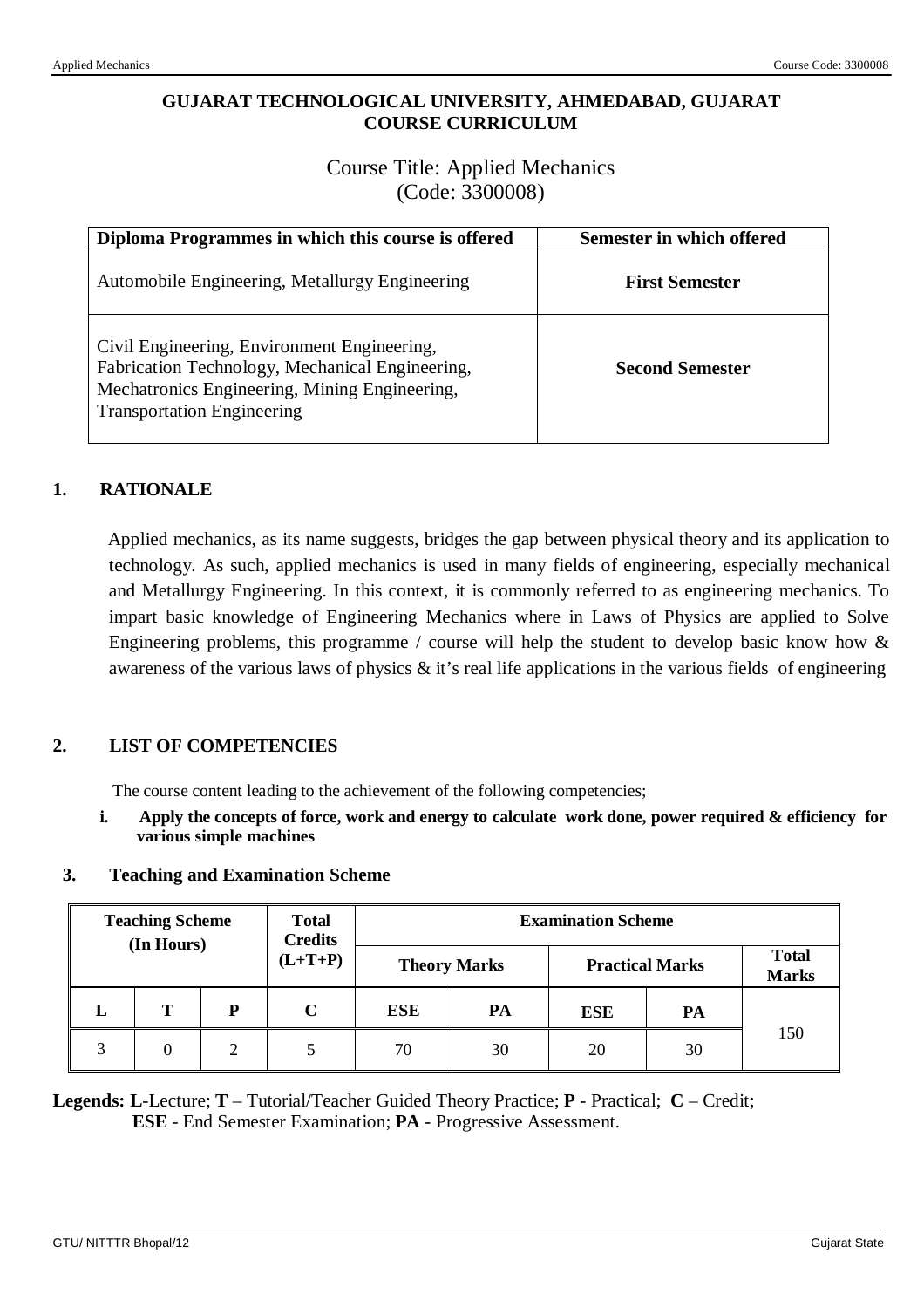# **4. DETAILED COURSE CONTENT**

| Unit                  | <b>Major Learning Outcomes</b>                                 | <b>Topics and Sub-topics</b>                                                                          |
|-----------------------|----------------------------------------------------------------|-------------------------------------------------------------------------------------------------------|
| Unit $-I$             | 1.1 Define scope of Engineering                                | Scalar & Vector Quantities -                                                                          |
|                       | Mechanics                                                      | like force, pressure, velocity, acceleration                                                          |
| <b>Introduction</b>   | 1.2 Classify Scalar & Vector                                   |                                                                                                       |
|                       | quantity                                                       | Static & Dynamic – Kinetics & Kinematics                                                              |
|                       | 1.3Diffrentiate the systems of                                 |                                                                                                       |
|                       | Units                                                          | MKS, CGS & SI units and its conversion                                                                |
|                       |                                                                | along with FPI and Metric System                                                                      |
| Unit- $II$            | 2.1 Understand Co - planer                                     | Force $-$ units, elements,                                                                            |
|                       | Concurrent Force system                                        | Laws/Principles of forces such as Principle of                                                        |
| Coplanar              | 2.2Compute resultant &                                         | Superposition , Principle of transmissibility                                                         |
| <b>Concurrent</b>     | Equilibrium forces for given                                   | Composition & Resolution of Forces                                                                    |
| <b>Forces</b>         | coplanar concurrent force system                               | <b>Resultant &amp; Equilbrium</b> forces                                                              |
|                       |                                                                | conditions of equilibrium                                                                             |
|                       |                                                                | Analytical & graphical method for Law of                                                              |
|                       |                                                                | Parallelogram, Law of Triangle, Lami's Theorems,                                                      |
| Unit-III              |                                                                | Law of Polygon                                                                                        |
|                       | 3.1Differentiate<br>Co-planar<br>parallel and non - concurrent | Principal of Moment Moment, Couple, , application,<br>properties of couple, conditions of equilibrium |
|                       | forces                                                         | types of supports, end conditions - Hinge, free end,                                                  |
| Coplanar              | 3.2Compute resultant &                                         | roller, fix,                                                                                          |
| Non-                  | Equilibrium forces for given                                   | types of loads like point load, U.D.L, U.V.L, Couple,                                                 |
| <b>Concurrent</b>     | coplanar concurrent force                                      | Analytical method to Evaluate reactions in statically                                                 |
| <b>Forces</b>         | system                                                         | determinate beam subjected to point load and/ or U.D.L                                                |
|                       | 3.3 Calculate Support reactions                                | by analytical method of solving Statically determinate                                                |
|                       | of the given simply supported                                  | beams to                                                                                              |
|                       | beam                                                           |                                                                                                       |
|                       |                                                                |                                                                                                       |
| $Unit - IV$           |                                                                | 4.1Distinguish between Centroid   First moment of area; to find Centroid -standard shapes             |
|                       | and Centre of Gravity                                          | of I, L, Channel & T sections, axis of symmetry                                                       |
| Centroid &            | 4.2Compute Centroid & centre                                   | First moment of mass; to find C.G of standard solids                                                  |
| <b>Centre of</b>      | of gravity in different shape and<br>lamina                    | sections, Axis of symmetry                                                                            |
| Gravity<br>Unit $-$ V | 5.1 Appreciate Friction and its                                | Friction, Laws of Friction, Angle of Friction, Angle of                                               |
|                       | Engineering applications                                       | Repose, types of friction                                                                             |
| <b>Friction</b>       | 5.2Calculate<br>coefficient                                    | of   Application of Lami's theory and theory of resolution of                                         |
|                       | friction for different surfaces                                | forces, examples on friction for a block resting on                                                   |
|                       |                                                                | horizontal plane & on inclined plane                                                                  |
| Unit-VI               | 6.1Establish relation<br>between                               | Work – work done, force displacement diagram, torque                                                  |
|                       | Work, Power Energy                                             | , work done by torque                                                                                 |
|                       | 6.2 Calculate IHP and BHP in                                   | <b>Power</b> – I.H.P and B.H.P of engine , Equation of H.P in                                         |
| <b>Work, Power</b>    | different conditions                                           | terms of Torque and R.P.M, Engineering Problems                                                       |
| & Energy              |                                                                | Energy - Kinetic & Potential energy and Engineering                                                   |
|                       |                                                                | Problems                                                                                              |
| Unit - VII            | the<br>principle<br>$\&$<br>7.1 Apply                          | principles of machines to<br>evaluate Mechanical                                                      |
|                       | application of Simple Machines                                 | Advantage, Velocity Ratio of simple machine                                                           |
| <b>Simple</b>         | 7.2 Compare reversible $\&$                                    | pulley blocks, Draw Line sketch of different systems of                                               |
| <b>Machines</b>       | irreversible Machines, evaluate                                | Simple and compound levers , Problems , Laws of                                                       |
|                       | the efficiencies of various simple                             | Machines, reversible $\&$ non reversible machines                                                     |
|                       | machines                                                       |                                                                                                       |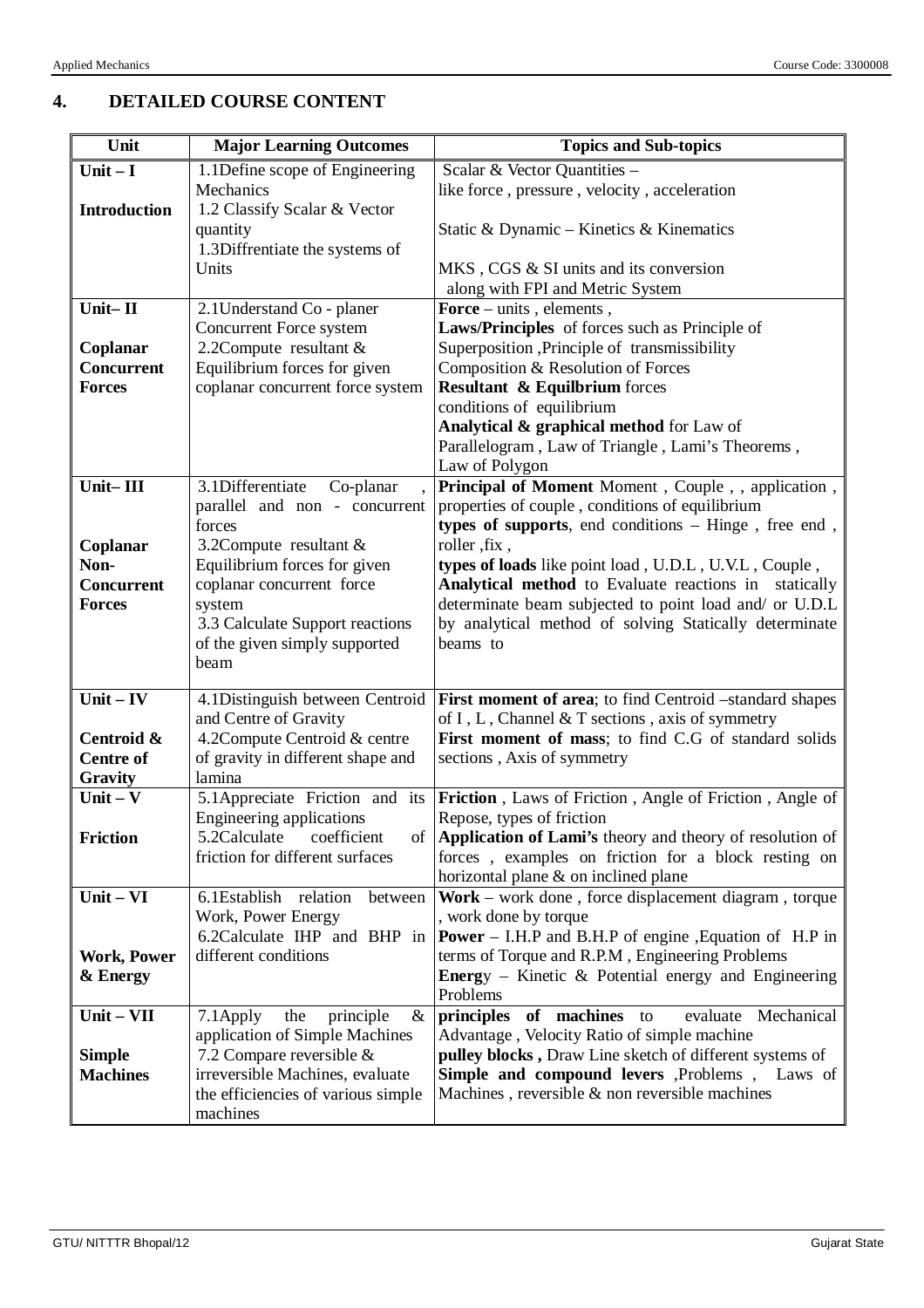|             |                                   |                                 | <b>Distribution of Theory Marks</b> |            |            |                    |  |
|-------------|-----------------------------------|---------------------------------|-------------------------------------|------------|------------|--------------------|--|
| Unit<br>No. | <b>Unit Title</b>                 | <b>Teaching</b><br><b>Hours</b> | R<br>Level                          | U<br>Level | A<br>Level | <b>Total Marks</b> |  |
| 1.          | Introduction                      | 02                              | 04                                  | 00         | 00         | 04                 |  |
| 2.          | <b>Coplanar Concurrent Forces</b> | 10                              | 02                                  | 02         | 06         | 12                 |  |
| 3.          | Coplanar Non-Concurrent Forces    | 10                              | 02                                  | 02         | 08         | 12                 |  |
| 4.          | Centroid and Centre of Gravity    | 04                              | 02                                  | 02         | 06         | 10                 |  |
| 5.          | Friction                          | 06                              | 02                                  | 04         | 06         | 12                 |  |
| 6.          | Work, Power $&$ Energy            | 04                              | 02                                  | 02         | 06         | 10                 |  |
| 7.          | Simple Machines                   | 06                              | 02                                  | 02         | 08         | 12                 |  |
|             | Total                             | 42                              | 16                                  | 14         | 40         | 70                 |  |

## **5. SUGGESTED SPECIFICATION TABLE WITH HOURS & MARKS (THEORY)**

### **Legends:**

 $R =$  Remembrance; U = Understanding; A = Application and above levels (Revised Bloom's taxomonoy

## **6. SUGGESTED LIST OF EXERCISES/PRACTICAL/EXPERIMENTS**

The exercises/practical/experiments should be properly designed and implemented with an attempt to develop different types of skills leading to the achievement of the competency. Following is the list of exercises/practical/experiments for guidance.

| S. No.         | Unit No. | <b>Practical Exercise/Experiment</b>                                                                        |  |  |
|----------------|----------|-------------------------------------------------------------------------------------------------------------|--|--|
|                | 01       | ----                                                                                                        |  |  |
| $\overline{2}$ | 02       | Verify and calculate resultant force through Law of Parallelogram, Polygon Law of<br>Forces, Lami's Theorem |  |  |
| 3              | 03       | Verify reactions in beam through Graphical & analytical method                                              |  |  |
| $\overline{4}$ | 04       | Calculate Centroid of lamina and Centroid of different sections                                             |  |  |
| 5              | 05       | Calculate Co efficient of Sliding Friction for different surfaces – Wood, Glass                             |  |  |
| 6              | 06       |                                                                                                             |  |  |
| 7              | 07       | Work-out M.A & Efficiency of Simple purchase crab, simple wheel and axle, simple<br>screw jack              |  |  |

### **7. SUGGESTED LIST OF STUDENT ACTIVITIES**

- 7.1 Students will prepare File/journal for the above mentioned Experiments.
- 7.2Students may be given few exercises to calculate resultant/equilibrium force of the force system graphically & analytically verify the results. -unit 2
- 7.3 Student may be asked to collect photographs from internet which is related to field application of various topics.